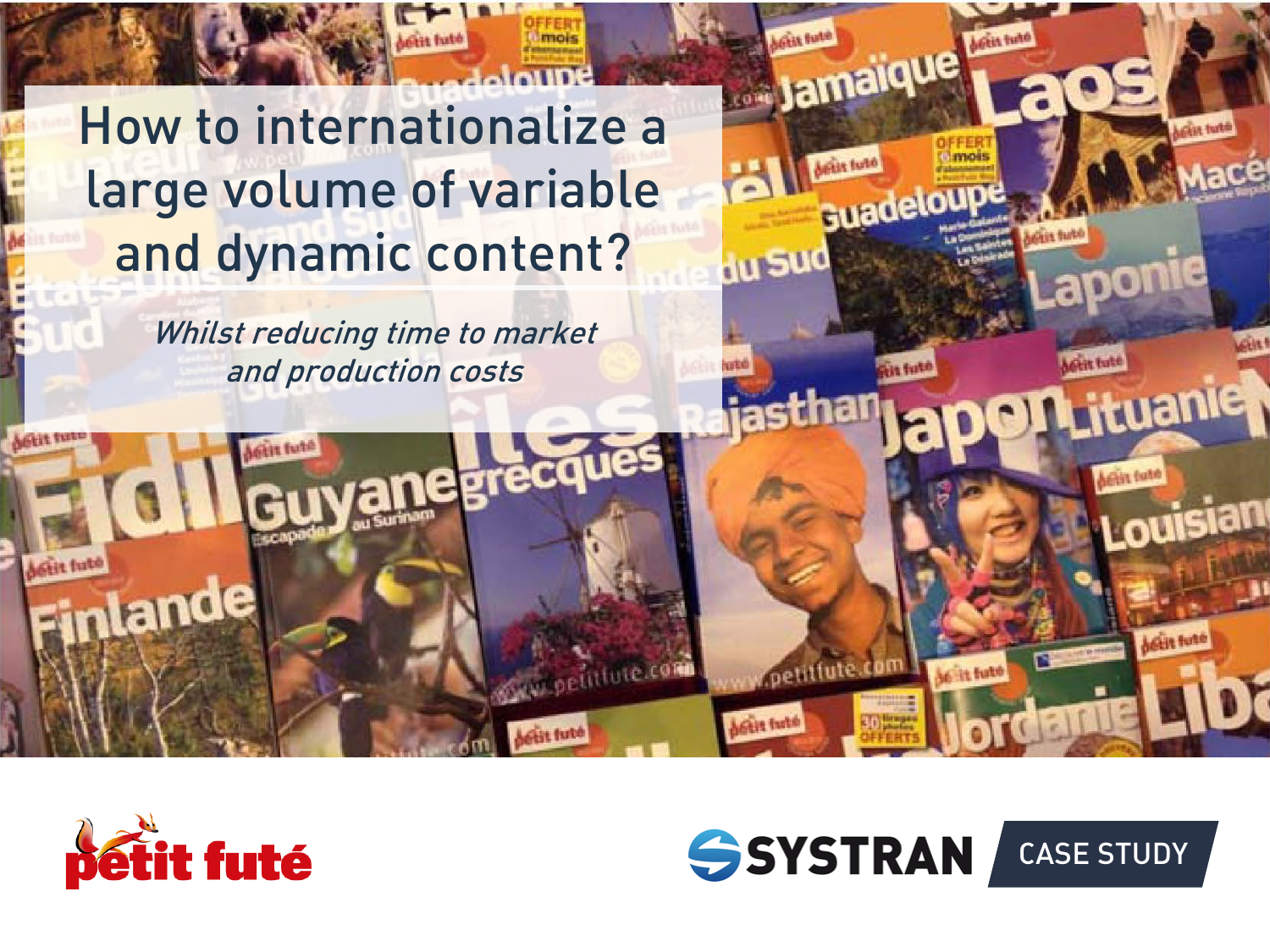# PETIT FUTÉ is one of the leading players in tourist information and mediation



**Key figures:** 729 publications

400,000 contributors worldwide

750 freelance journalists

2.5 M points of interest

100 exclusive destinations



THE CHALL ENGE

5 years ago, PETIT FUTÉ decided to offer its guide to new foreign markets.

One of the difficulties of this international strategy is the production of content, which is extremely large and dynamic: 45% of the content is renewed every year!

In order to make a viable commercial offer, it proved necessary to use technology to automatize a part of the translation process.



#### THE SOLUTION

PETIT FUTÉ chose SYSTRAN's automatic translation technology to meet time and cost requirements.

The solution was integrated into Petit Futé's in-house production equipment to offer employees seamless daily work for two types of uses:

- Provide 100% automatic translation for practical information and advice from users;
- Support the team of translators with significant productivity gains.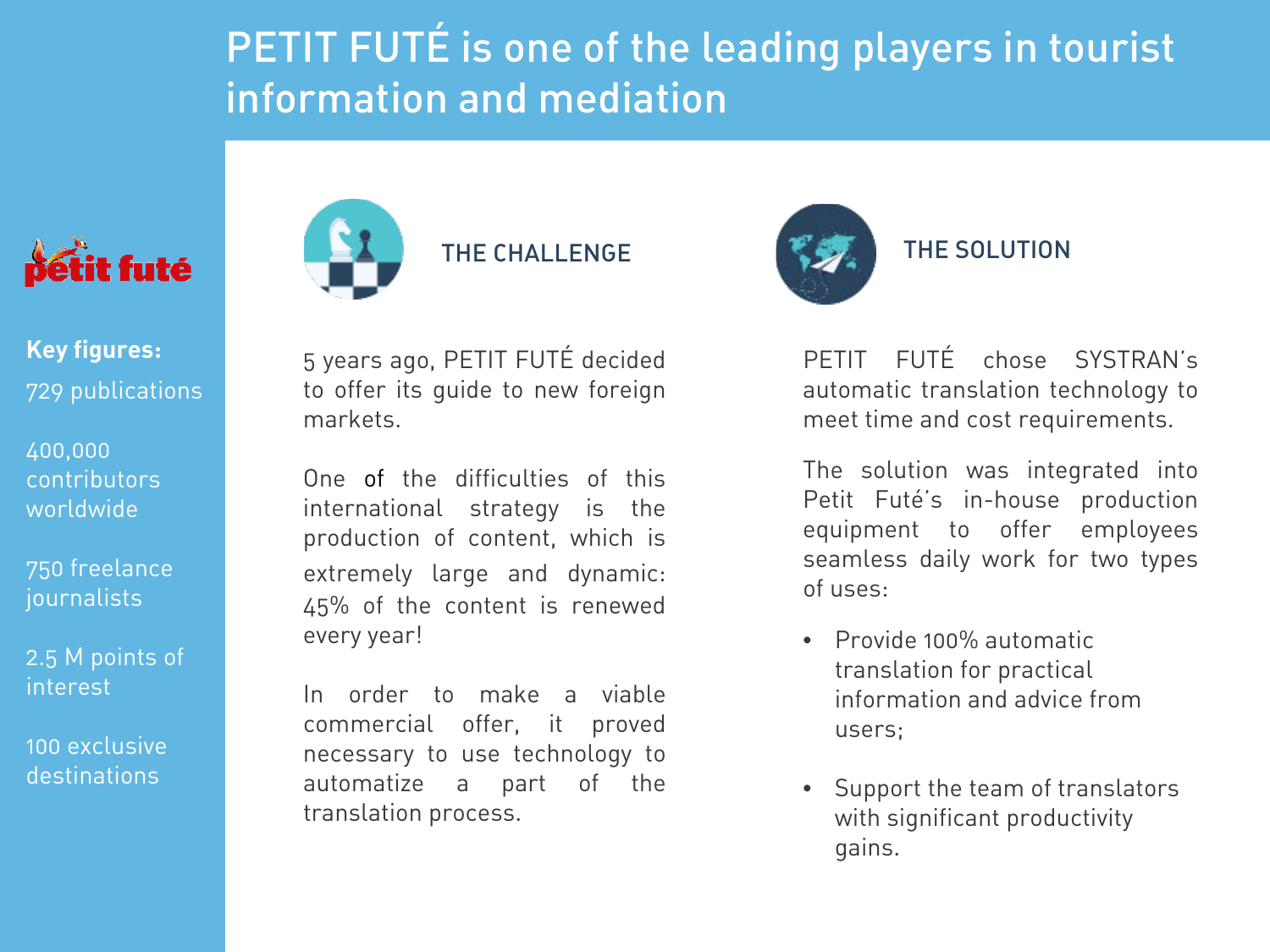### 3 main challenges: content localization, instant translation, performance

- The first challenge was to find a solution that enabled localization of documentary funds. The editorial volume was so extensive that using only human translation was not a viable solution in terms of time and costs. **1**
	- It was important to keep the "freshness" of the information in English by minimizing the deadline for the production of a guide in its international version.

**2**

Another challenge was to provide powerful tools to translation teams in order to improve their productivity in a transparent way in the production chain. **3**

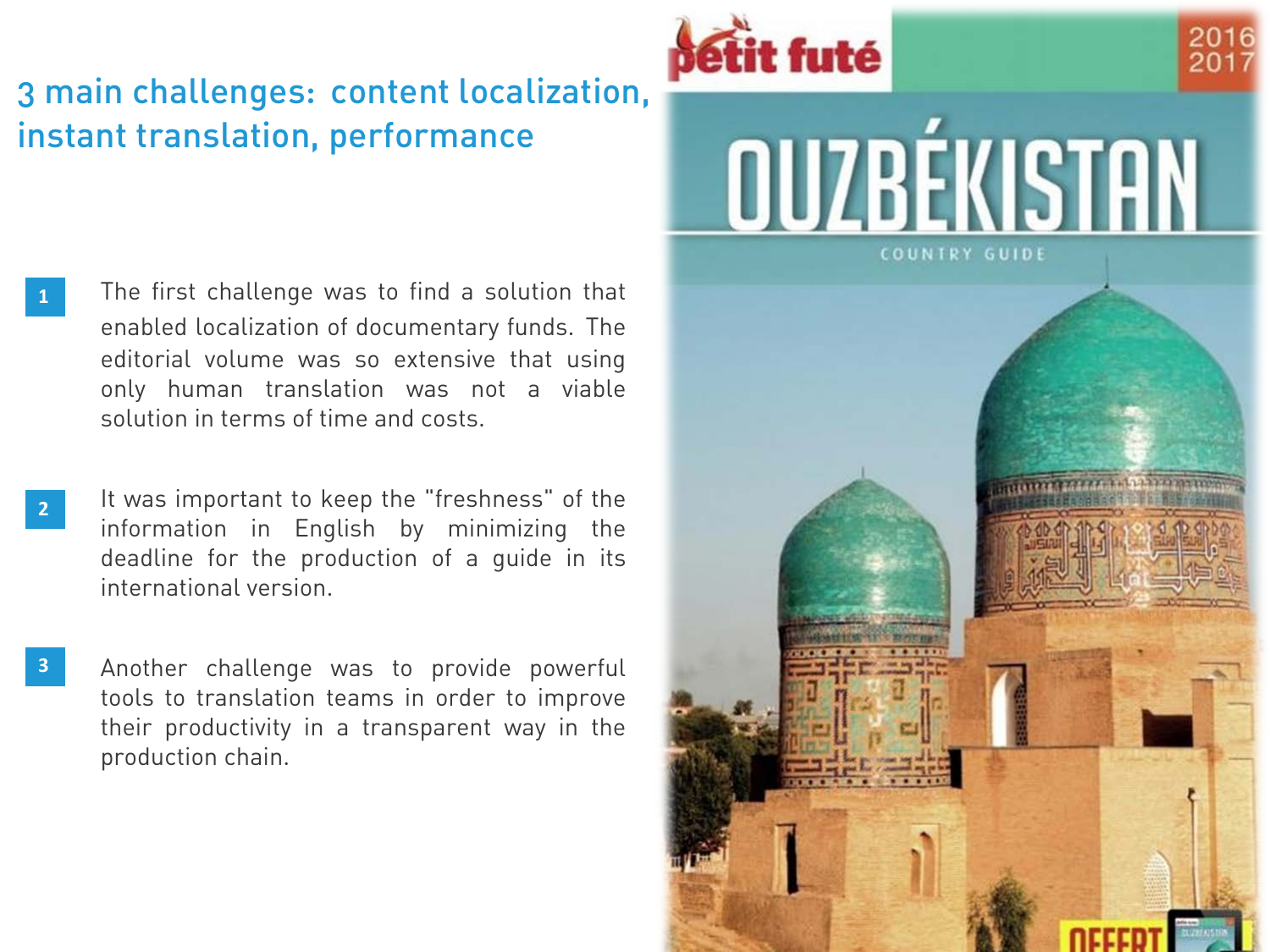# A strategic project

PETIT FUTÉ consulted with several providers and ultimately chose SYSTRAN, which has proven to be a valuable partner to accompany them in this strategic project.

The project started with translating the English content of practical information.

For 3 months, the PETIT FUTÉ project team and the SYSTRAN consultants worked closely together to set up the solution according to the business requirements.

Due to the quality of translation, PETIT FUT**É** decided to switch to 100% automatic translation.

The Chinese language has also been set up as a support translation tool for editors.



«When we decided to enter the international market, we quickly understood that only a powerful technology translation could allow us to open these new markets.»

**noth** ituan

**Stéphan Szeremeta** Global Editorial Director, PETIT FUTÉ

**Cale Ball**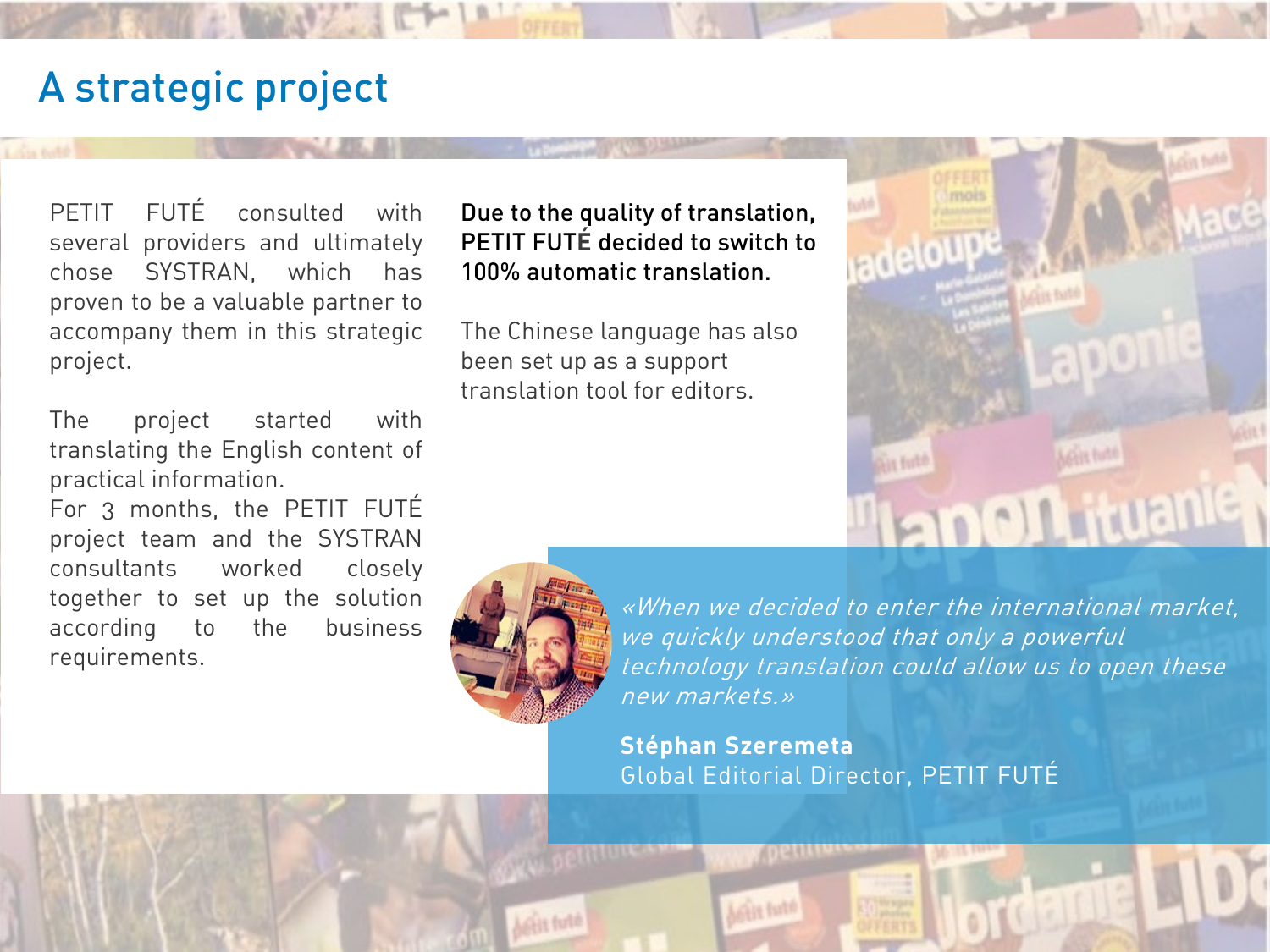## Feedback experience

Integrating SYSTRAN's solution into PETIT FUTÉ's production chain enabled:

- Launching the English website with practical information and internet users' opinions translated in real time
- Increasing production capacity with a much more rapid pace of outputs: PETIT FUTÉ quadrupled its English collection with the publication of twenty titles
- Creating additional businesses thanks to a production tool capable of meeting commercial ambitions at competitive costs and times.

SYSTRAN's solution has been fully integrated into PETIT FUTÉ's information system, which manages the entire editorial base and the production chain for a transparent use by users.



«The immediacy of translating practical information is <sup>a</sup> considerable gain! We produce <sup>a</sup> huge volume of content every day and without SYSTRAN's technology, we could not have made them available to our English-speaking readers. »

**Stéphan Szeremeta** Global Editorial Director, PETIT FUTÉ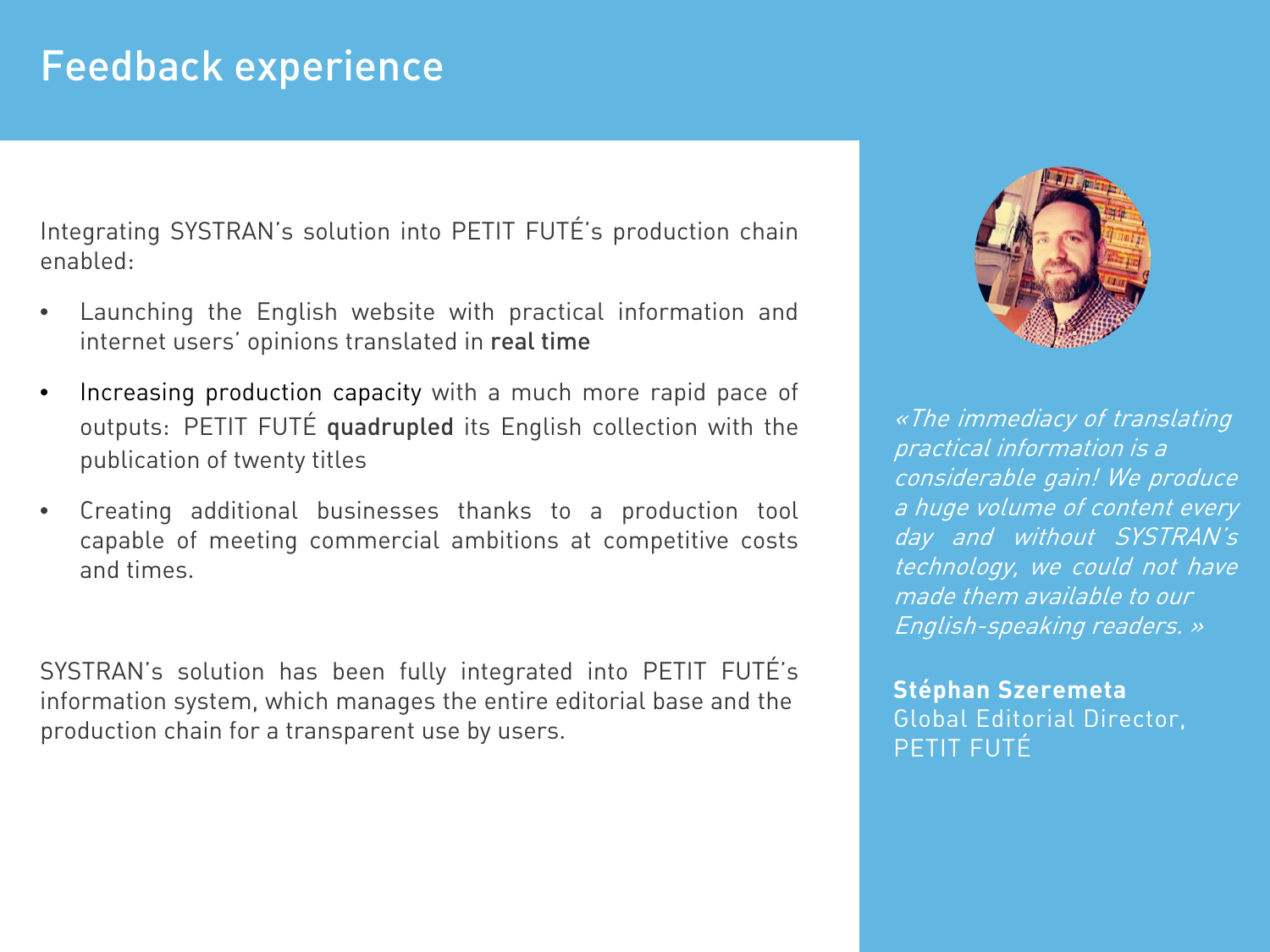### Next steps

SYSTRAN is now an integral part of the production facility of PETIT FUTÉ's guides. This close collaboration has led to other projects currently underway:

- New SYSTRAN modules to further improve translators' productivity
- An innovative mobile application for French tourists abroad: the 1<sup>st</sup> pocket guide-interpreter
- The last product successfully launched by Petit Futé: the quide on demand will soon become multilingual
- Thanks to a new engine «PNMT» for «Purely Neural™ Machine Translation,» PETIT FUTÉ aims to produce all of its multilingual content automatically according to the level of quality required by its domain.

#### Le promise quide-imagentie de poche Traduction de trede. Institucion de la voix Traduction climages **His Park Greek richt** a ready2go diam. of some **Hexito Extending** to application by SSYSTRAN petitfute

SYSTRAN and PETIT FUTÉ are working together to create an innovative application for tourists. This application, Ready2go! was selected as part of the 3rd edition of Digital Innovation Competition.

It will be the first mobile «tour guide and interpreter» incorporating all of PETIT FUTÉ's content and SYSTRAN's translation tools, including <sup>a</sup> translator for menus and road signs, lists of useful phrases according to the user's current activity or even voice translation based on models of specialized conversational translation.

The mobile application under development will be available within a few months in its free version.

### Ready2go project!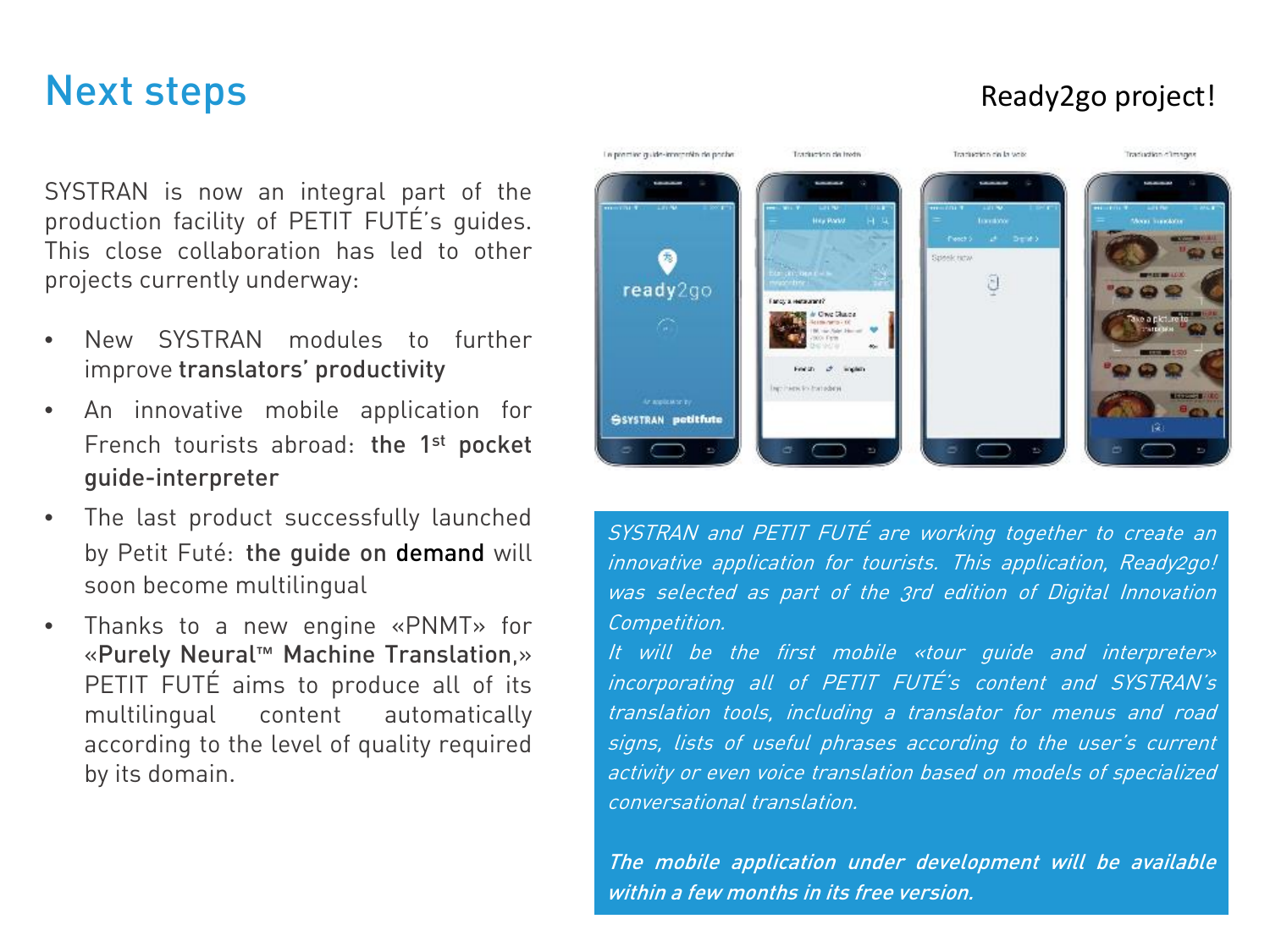

#### About PETIT FUTÉ

PETIT FUTÉ, celebrating this year its 40th anniversary, is today a major player in tourist information and mediation, a pioneer of digital communication on the B2B and B2C markets and an increasingly international company.

From the very first PETIT FUTÉ Nancy millésimé 1976 to the book on demand, which will be the great innovation of this year 2016, PETIT FUTÉ never lost sight of its fundamentals. A few simple, essential and unforgettable principles and values that have always accompanied them, including: a commitment in the service of the company; the permanent desire to innovate and move forward; the trust and recognition accorded to all those who participate - or participated - in the common adventure of PETIT FUTÉ .





SYSTRAN machine translation solutions enables firms to improve their multilingual communication and productivity in many areas such as internal collaboration, Big Data management, e-discovery, content management, customer support and E-commerce.

With more than 140 language pairs available, SYSTRAN's solutions are used daily by many global companies, Defence and Security organizations, and translation agencies. Since its creation, SYSTRAN has been a pioneer in automated language processing and currently offers a new generationof engines by exploiting the lastest advances offered by artificial neural networks and Deep Learning.